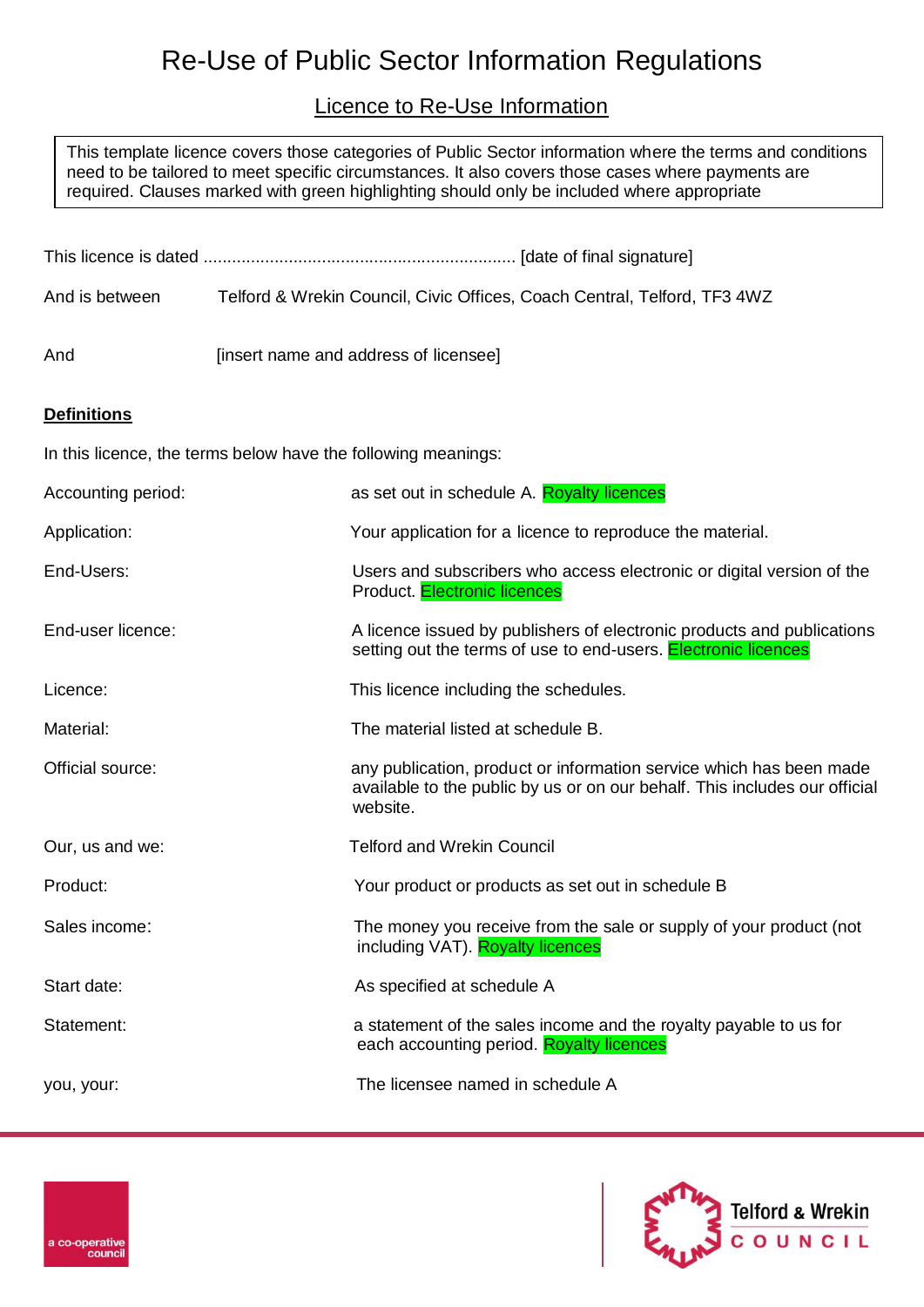#### **Grant**

We are granting you the non-exclusive rights set out in schedule A

## **Period**

This licence is for the initial term given in schedule A. It will continue after that term unless you or we end the licence.

#### **Your obligation**

You must:

- Provide full and accurate information on your application and in the context of the licence and let us  $\bullet$ know if any of this information changes during the operation of the licence;
- Keep full and accurate records of the sales of your product; Royalty licences  $\bullet$
- Let us know if you want to end the licence;
- Reproduce the material accurately from the current official source. In cases where you want to reproduce material that has been superseded you should make it clear that a more up to date version is available.
- Send us, if we ask for it, with a complimentary copy and/or subscription of any product or publication  $\bullet$ that you produce that includes the material. In the case of electronic products and services you should provide the appropriate end-user licence. We shall notify you of the address(es) where they should be sent;
- Send us, if we ask for it, a copy of your standard end-user licence; **Electronic licences**
- Allow us to inspect the product to check that you have kept to the terms of this licence:
- Identify the source of the material set out in schedule A; Where appropriate
- Feature the copyright statement set out in schedule A: Where appropriate
- Ensure that you comply with the terms of the Data Protection Act 1998;  $\bullet$
- Use a competent translator to translate the text of the material accurately from an official source and in a style which is in keeping with the original text; **Translation licences**
- Not reproduce versions of the material and present them in a way which could imply that it has official  $\bullet$ status or has our endorsement;
- Not reproduce our logos;
- Not use the material to advertise or promote products or services in ways which could imply endorsement of these products and services by us, or generally in a manner which is likely to mislead others;
- Not use the material in ways which are knowingly or potentially libellous or slanderous of individuals, companies or organisations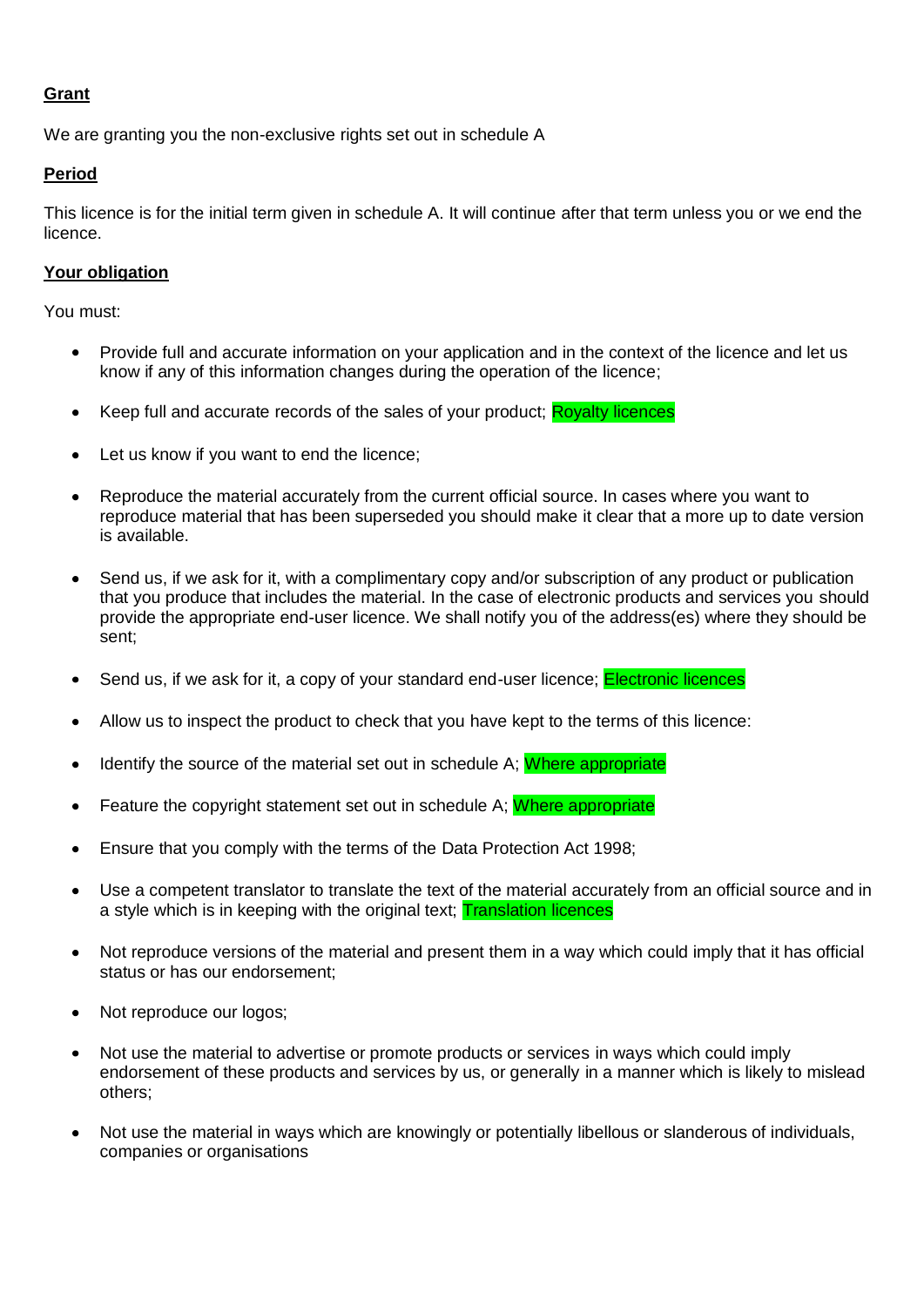#### **Our obligations**

We aim to:

- Confirm receipt of the application promptly
- Quickly put right any difficulties or answer any queries which you may have
- Handle all licences in a way that is fair and consistent  $\bullet$
- Give you details of any changes to this licence
- If you are dissatisfied with the standard of service you receive from us, you can make a formal complaint. We will deal with it by following our complaints procedure. You can find this on our website at<http://www.telford.gov.uk/> or please email us at customer.quality@telford.gov.uk or telephone 01952 380000 and we will send you the details.

#### **List of Licence holders**

We may list the names and addresses of all licence holders on our website because we want;

- To be open and transparent about who has a licence; and
- To help applicants, particularly those from large organisations, to check whether they already have a licence

We will not use this information for marketing or publicity purposes, if you are a private individual please let us know whether you are willing to have your details listed.

#### **Obtaining the material**

- In most cases you will be able to reproduce the material from the official source as long as you are careful not to infringe the copyright of another party. You may reproduce the material by whatever means you choose, including scanning, downloading from our website or by re-keying
- We may be able to supply the material you want to reproduce in alternative formats, such as digital/ please contact us with details of the format you would prefer. We will tell you whether the material is available in that format and what the supply cost will be.

[insert contact details]

#### **Payment details all licences involving payments**

These are given in schedule A

#### **Vat All licences involving payments**

All payments will be subjected to VAT at the appropriate rate.

#### **Invoice and payment arrangements All licences involving payments**

We will send you an invoice for the amount that you are due to pay us, you must pay all invoices within 28 days of the invoice date. Make your cheques payable to [insert details] and send them to [insert details]

We have the right to charge interest on any amounts that are not paid within the 28 days at a rate of 2% a month above the minimum lending rate.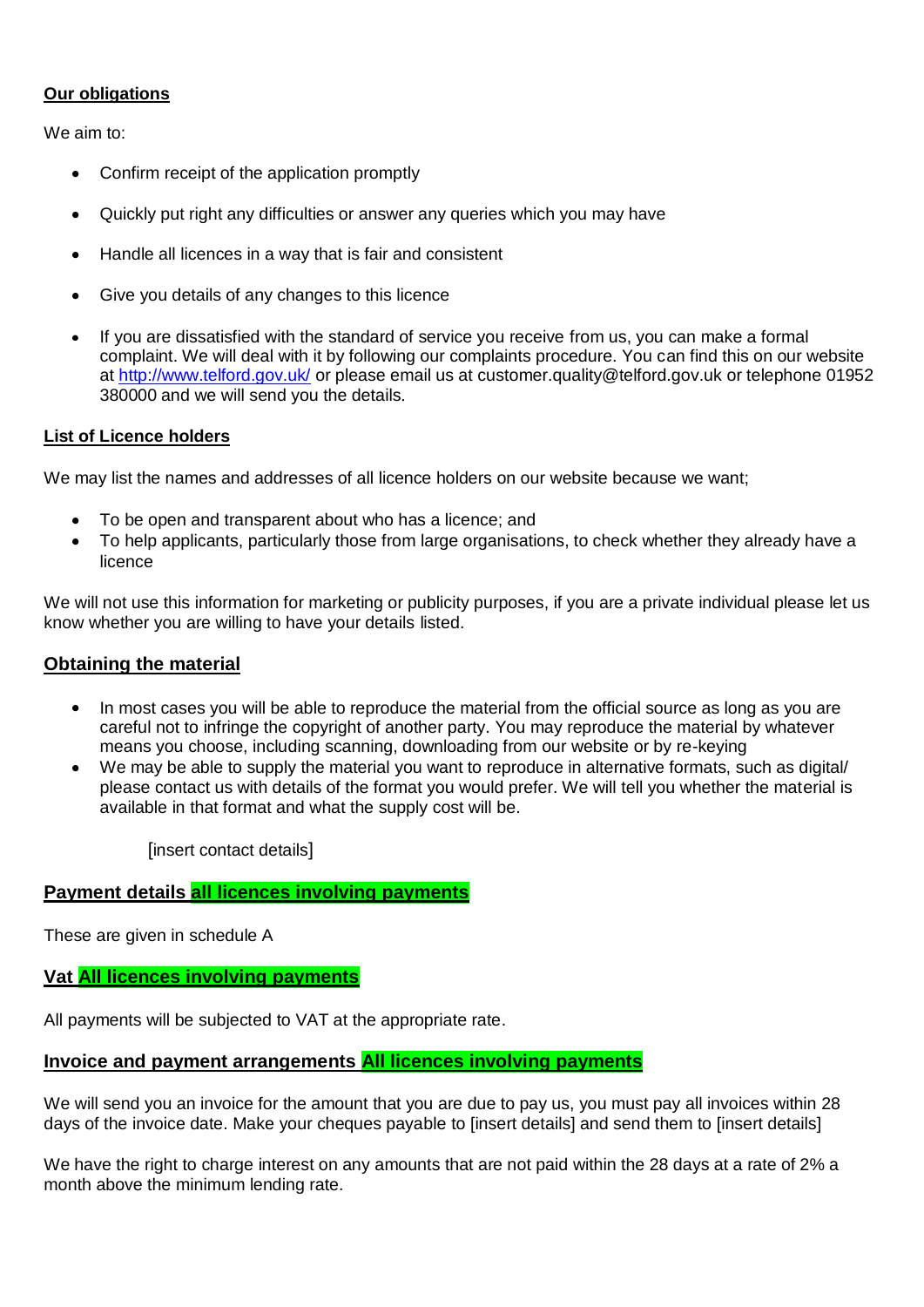# **Statements Royalty licences**

You must send us a statement within 90 days of the end of each accounting period so that we can calculate the payment due.

# **Inspection of accounts royalty licences**

We, or our representative, may inspect your records for sales income and royalties payable to us.

These inspections will take place at your premises during your normal business hours. We shall give you reasonable notice of our wish to inspect your accounts, either in writing or by email.

#### **Ending the licence**

This licence may be ended:

# **By You**

You have the right to end this licence at any time by giving one months notice to us in writing or by email

#### **By Us**

We have the right to end this licence;

- After the end of the initial term by giving you six calendar months notice in writing or by email
- If at anytime you are wound up, declared bankrupt, placed in the hands of receivers or creditors or otherwise stop operating;
- At any time if there is a significant breach of the terms of this licence and you do not put this right within 60 days of our telling you in writing or by email.
- You fail to pay the specified fee within 28 days of the due date.  $\bullet$

**Consequences of the licence ending licences involving end-users and/or payments only- delete bullet points as necessary**

Ending the licence shall not affect:

- The rights of any end-user who has been granted an end-user licence:
- Our right to payments under this licence;
- Our right to statements under this licence

#### **Changes to the terms of this licence**

The terms of this licence may only be changed if you and we agree in writing or by email. We will confirm any changes to the licence, sending you an amended schedule.

#### **Assignment**

This licence may not be assigned.

#### **Disclaimer**

Your use of the material under this licence is entirely at your own risk. We make no warranty, representation or guarantee that the material is error free.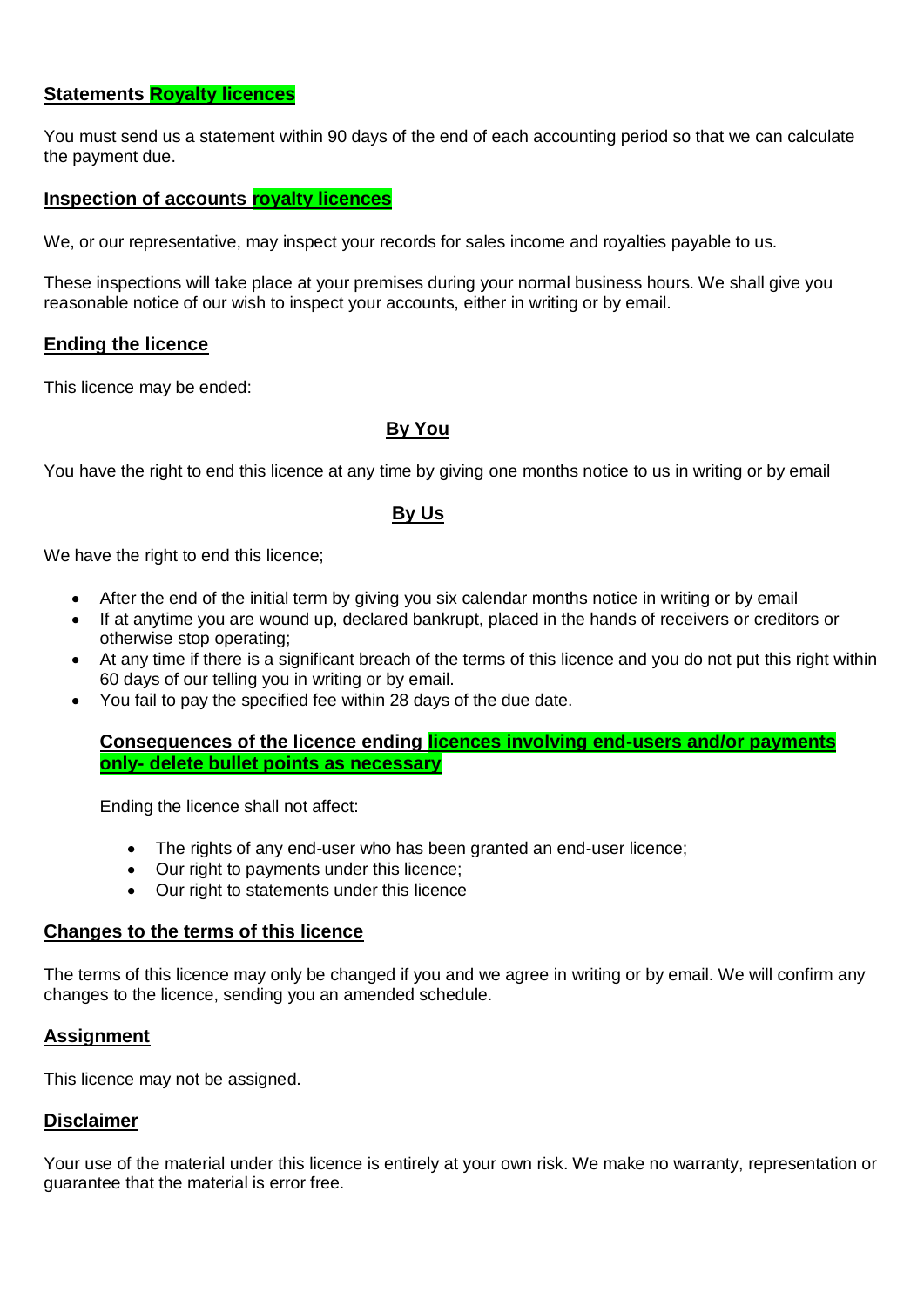# **Governing law**

This licence is made under the laws of England and Wales and comes under the exclusive jurisdiction of the courts of England and Wales.

| For the [insert name of organisation issuing the licence] |  |
|-----------------------------------------------------------|--|
|                                                           |  |
|                                                           |  |
|                                                           |  |
| For [insert name of licensee]                             |  |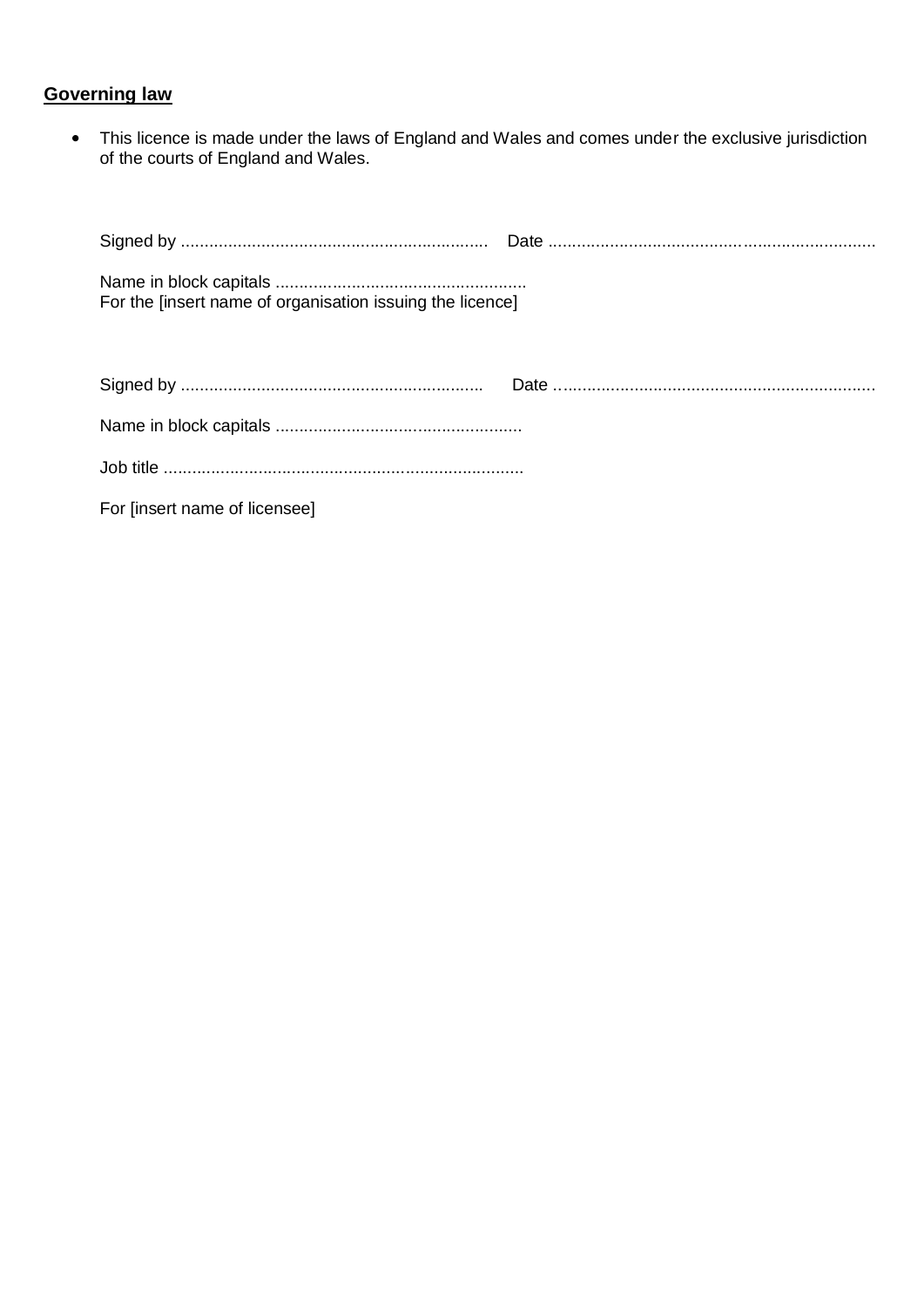# **Schedule A**

**Licence number**: .............................................................................................

**Start date**.............................................................................. [date of final signature]

# **Licensee's name, address**

**Insert details1** 

# **Accounting periods Royalty licences only**

The first accounting period will run from the start date until ................................................ (inclusive). After that the accounting periods will be from ................................. to ...................................................... (inclusive).

# **Copyright Statement**

© [insert name of copyright owner] copyright material is reproduced with the permission of [insert name of copy right owner].

## **Grant**

Insert details of what rights are being granted for example:

To publish and sell the material as part of your product throughout the world in the English language

#### **Initial term**

[X] year(s) from the start date.

## **Payment details all licences involving payments**

Royalty based licences: formula for calculating royalties payable

One-off or annual fee based licences: amount payable and when it will be invoiced payments to be made in sterling/euro

## **Source acknowledgment**

Insert as appropriate, for example [title] of the material produced by [organisation name]

## **Additional information**

For example, this section could include specific details relevant to the licence that are not covered elsewhere in the terms and conditions.

The information dataset will be updated in [insert date] each year; updated information can be supplied under this Licence at a cost of £ per update. All terms and conditions of this Licence apply to the provision of updated information.